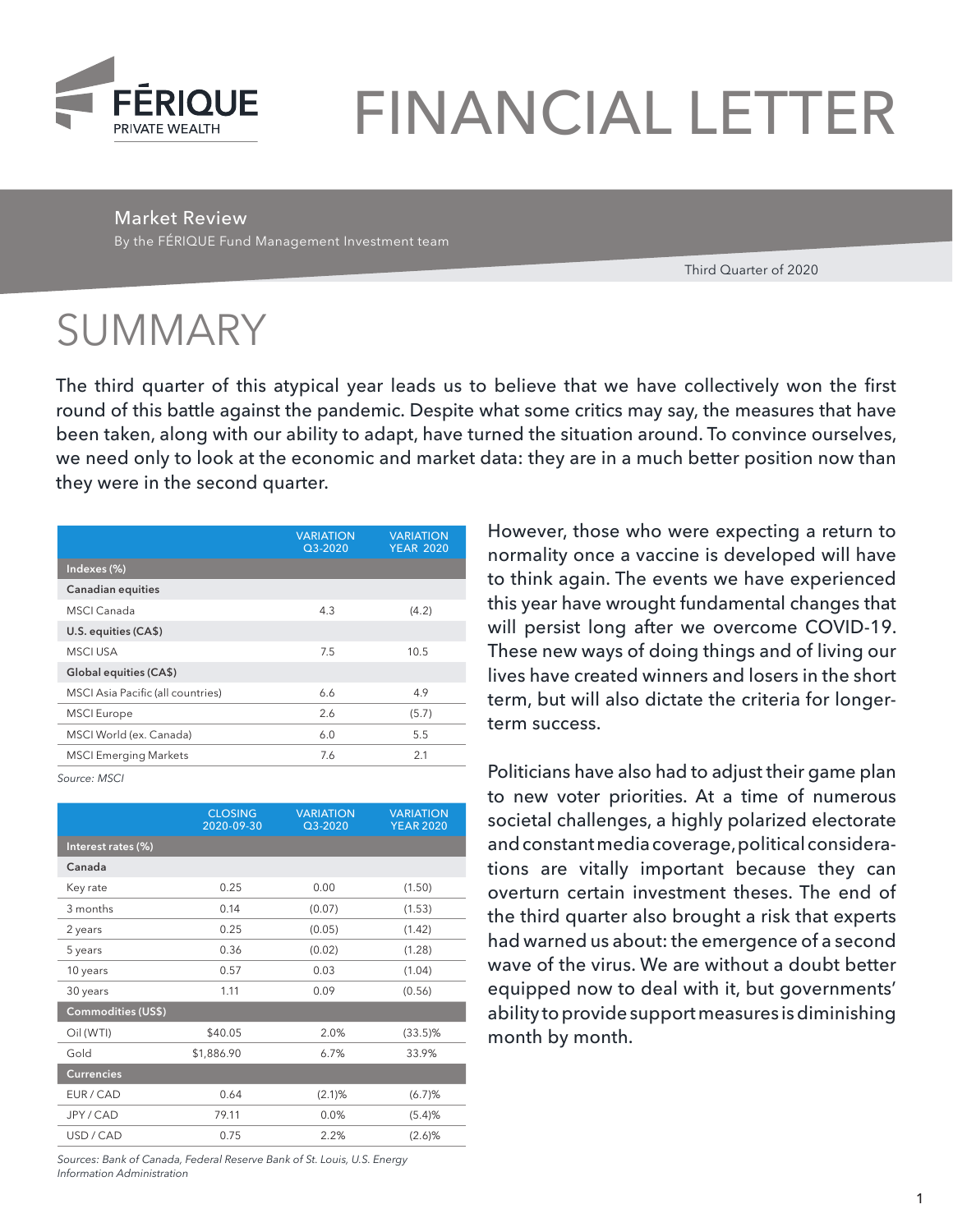

| NET OF FEES RETURNS AS OF SEPTEMBER 30, 2020 (%) |         |            |        |         |         |          |
|--------------------------------------------------|---------|------------|--------|---------|---------|----------|
|                                                  | Q3-2020 | <b>YTD</b> | 1 YEAR | 3 YEARS | 5 YEARS | 10 YEARS |
| FÉRIQUE Portfolios                               |         |            |        |         |         |          |
| Conservative                                     | 1.2     | 2.8        | 3.1    | 3.7     | n/a     | n/a      |
| Moderate                                         | 2.0     | 1.7        | 2.6    | 3.9     | 3.8     | 4.2      |
| Balanced                                         | 3.8     | 0.8        | 3.8    | 4.3     | 5.2     | 6.1      |
| Growth                                           | 4.5     | 2.9        | 7.0    | 5.3     | 6.0     | n/a      |
| Aggressive Growth                                | 5.5     | 1.7        | 6.7    | 5.3     | n/a     | n/a      |
| FÉRIQUE Funds                                    |         |            |        |         |         |          |
| Short-Term Income                                | 0.1     | 0.6        | 1.1    | 1.4     | 1.1     | 1.0      |
| Canadian Bond                                    | 0.7     | 6.7        | 6.2    | 5.0     | 3.5     | 3.6      |
| Globally Diversified Income                      | 1.7     | 2.2        | 2.5    | 3.1     | n/a     | n/a      |
| Canadian Dividend Equity                         | 4.4     | (15.7)     | (13.7) | (2.1)   | 2.8     | 4.7      |
| Canadian Equity                                  | 6.0     | (1.5)      | 0.9    | 3.6     | 5.6     | 4.8      |
| American Equity                                  | 5.7     | 4.3        | 10.3   | 10.4    | 10.8    | 13.7     |
| European Equity                                  | 3.2     | (3.9)      | 3.9    | 0.5     | 2.1     | 6.0      |
| Asian Equity                                     | 8.7     | 5.4        | 13.3   | 5.8     | 8.7     | 7.9      |
| <b>Emerging Markets Equity</b>                   | 10.4    | 4.9        | 15.2   | 4.9     | n/a     | n/a      |
| World Dividend Equity                            | 3.7     | (4.0)      | 1.2    | 6.9     | 7.8     | 10.2     |

*Source: National Bank Trust*

# THIRD QUARTER HIGHLIGHTS

#### **THE MARKETS IN CONSTANT PROGRESSION**

Following the spectacular rebound in the second quarter, the markets were expected to record a more modest performance for the rest of the year. This cautious optimism was based on the positive momentum of economic and health-related data, but also took into account the risk factors associated with the unpredictability of forward-looking business data and uncertainty about the time needed to produce an effective vaccine on a large scale. With the exception of Europe, however, such caution does not seem to have been in order, and most of the world's stock markets experienced a steady growth throughout the period.

Globally, the best-performing sectors were Consumer Discretionary, Materials, Industrials and Information Technology. In contrast, Financials, Real Estate and especially Energy lagged behind.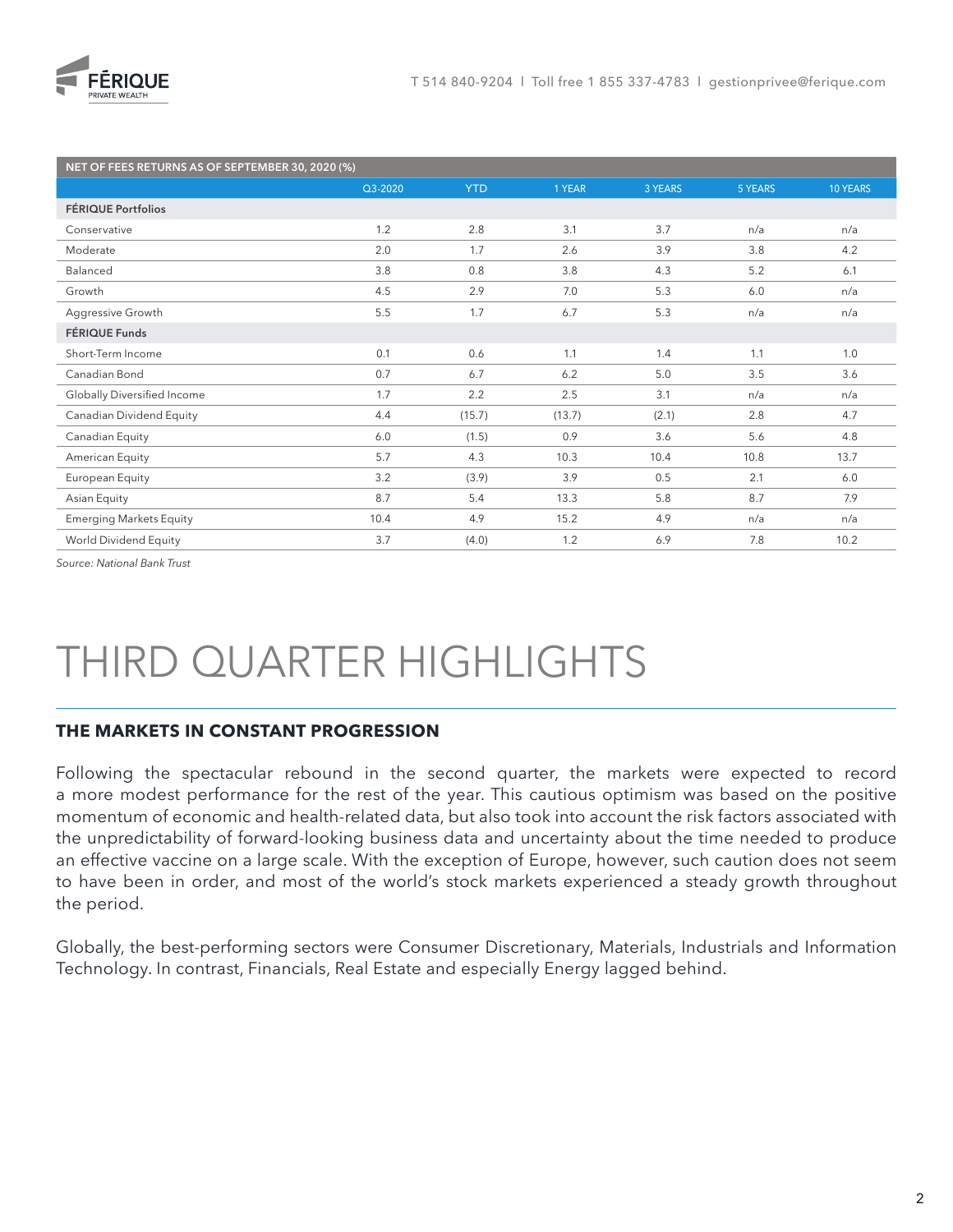

#### **REASSURING ECONOMIC DATA**

Initially stimulated solely by the hope of what the unprecedented support measures would bring, the markets were later able to rely on the release of economic data confirming that the transmission mechanisms were working well. One of the indicators that particularly pleased the markets was the record increase in real household disposable income.



*Source: Statistics Canada*

In Canada, the combined effect of support income measures and reduced spending during the lockdown pushed this statistic to more than four standard deviations from its 60-year mean.

7.0 goods' orders were up sharply, returning to their pre-crisis levels or going even higher. Beyond the ability of households to spend, several other indicators confirmed that money was being reinvested in the economy. Surprisingly, statistics for retail sales, new and existing home sales, housing starts and durable



*Source: Bloomberg*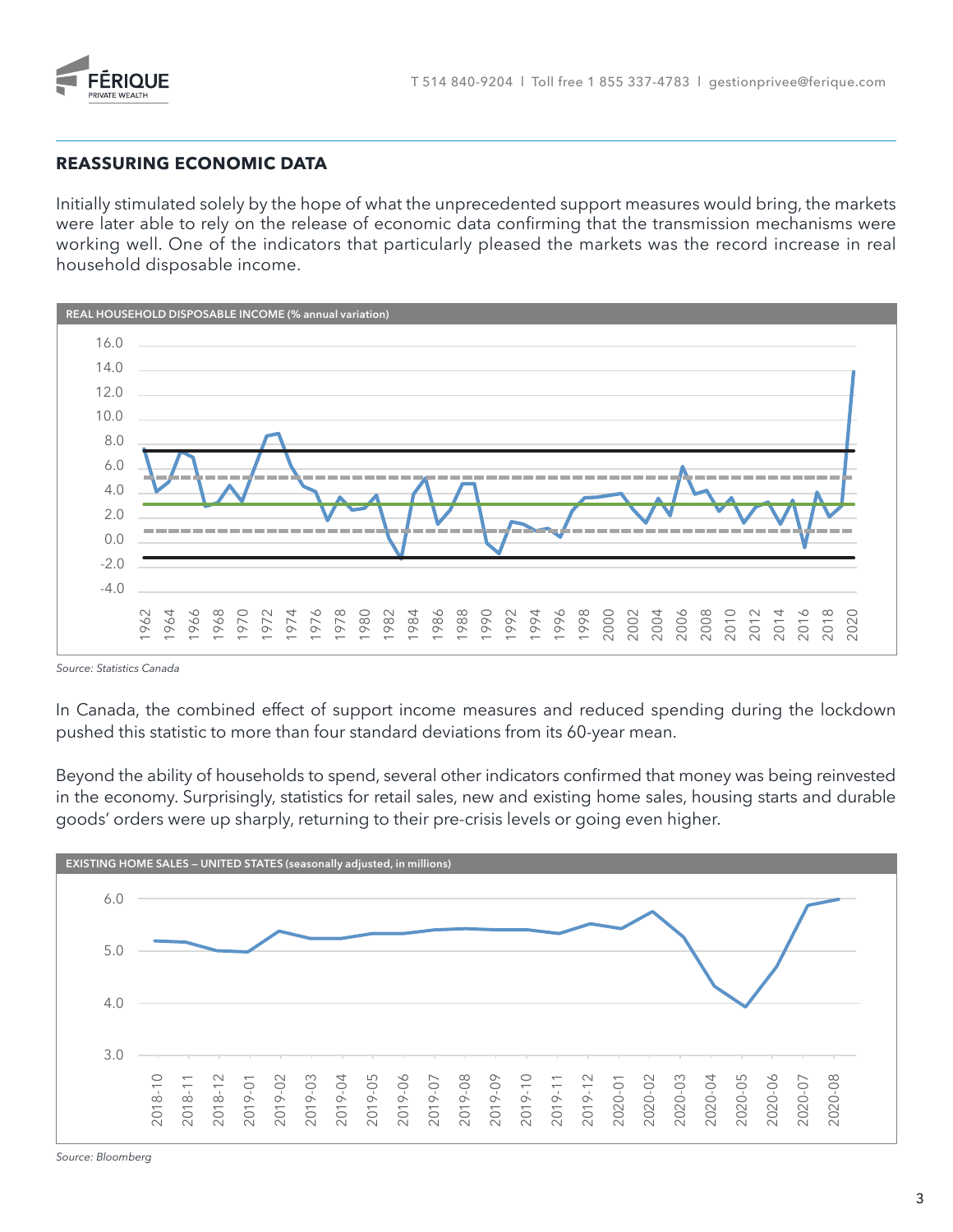

#### THE START OF THE SECOND WAVE

The third quarter exceeded expectations, but the cloud in the picture was the gradual deterioration of COVID-19 data towards the end of August. Going back to school had already been identified as a challenge to overcome, but there was every indication that other aggravating factors would join the list. Among these was a growing lack of compliance with public health guidelines and directives, due partially to mental fatigue on the part of the population, but more importantly to the nge to overcome, but there was every<br>hat other aggravating factors would<br>. Among these was a growing lack of

stubbornness of a small group of individuals who refuse to believe in the merits of the containment measures. Globally, the new cases can be divided into three groups: countries whose data continue to improve (Australia and Japan); those with deteriorating data (Canada, Italy and Germany); and finally those whose current situation is more serious than it was during the first wave (the United States, France and the United Kingdom). to improve (Australia and Japan); thos<br>deteriorating data (Canada, Italy and Ge<br>and finally those whose current situation i



*Source: Our World in Data*

This turnaround in the progress made since March in most parts of the world weighed on stock market results in September. It also prompted the authorities in some countries—those advocating the limitation of transmission vectors as tools to fight the pandemic—to implement new, more restrictive guidelines and directives.

Despite this undeniable setback, we must not lose sight of a more positive aspect that confirms, among other things, a better understanding of the disease: the number of deaths no longer follows the same upward trend in relation to the number of cases.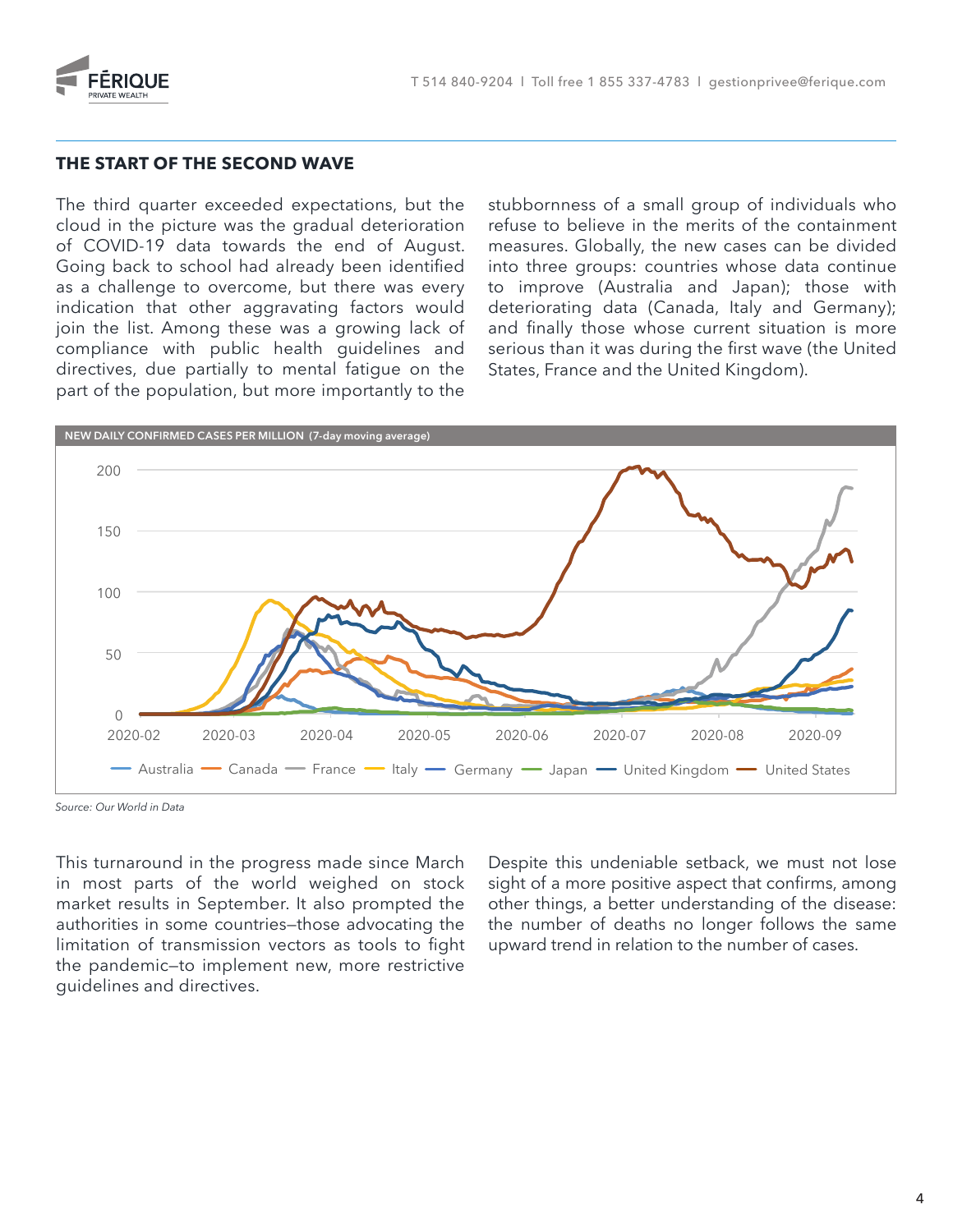

#### **THE START OF THE SECOND WAVE (continued)**



*Source: Our World in Data*

This trend indicates an improvement in treatment plans, but it could also be due to mutations that have made the virus more contagious, but less deadly. The wearing of masks also reduces the viral 13 load transmitted and thus gives an infected person's immune system time to mount a defence. The flip side of this encouraging observation is the rising number of cases among younger and healthier people. With this development comes the risk that

the health care system could be overwhelmed with prolonged hospital stays and an increase in the number of deaths not directly related to coronavirus infections.<sup>1</sup> The consequences of such an outcome would be equally damaging for the health of people and the health of the economy.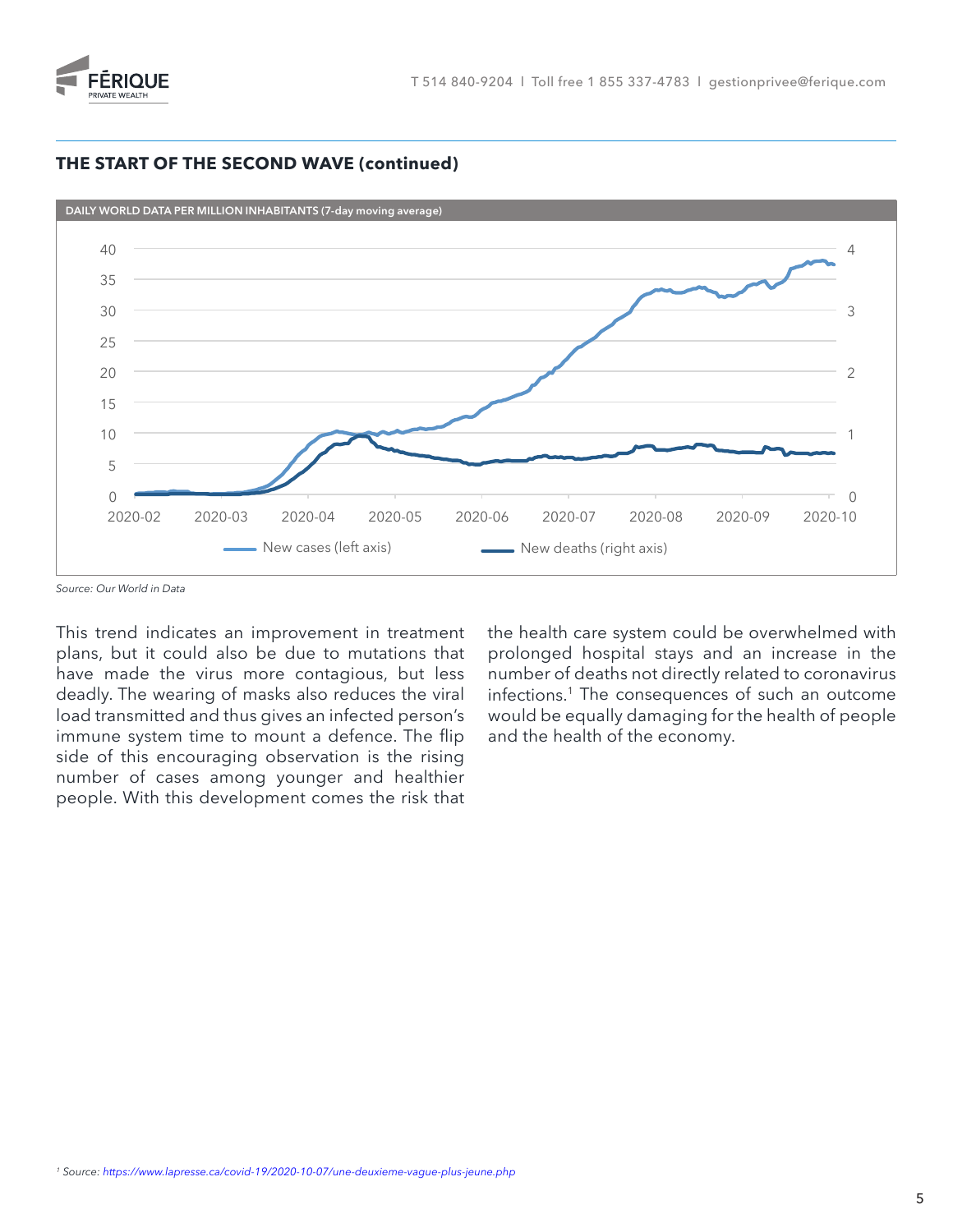

## AN EVENTFUL END TO THE YEAR

#### **A DECISIVE ELECTION**

We are entering the final stage of an event whose outcome could have major repercussions on the markets: the U.S. presidential election! The extreme polarization of the electorate combined with the stance of the current administration—the Republicans view the process as fraught with fraud and have threatened to challenge an outcome unfavorable to them—could plunge the United States into prolonged political chaos in the event of a close vote.

According to Dr. Lawrence Douglas, Professor of Law, Jurisprudence and Social Thought at Amherst College, all the ingredients are now in place to make such a scenario a reality<sup>2</sup>. The 79-day period between the day after the election and the inauguration ceremony on January 20, 2021, is unlikely to end as peacefully as the recount of the election that pitted former President George W. Bush and Democrat Al Gore in 2000.

Given Joe Biden's lead in the polls, it makes sense to look at the potential impacts his presidency could have on different sectors of the market.

Given the known policy initiatives in trade, education, health care and other areas, the majority of sectors would see little impact. However, some sectors would likely benefit from a changing of the guard, while a small number would undoubtedly be penalized.

A second term in office for the Trump administration would not cause such significant changes from a sectoral perspective, but would accelerate existing policies, such as more restrictions on immigration and trade, further tax cuts, more deregulation, as well as infrastructure projects.



*Source: BBC*

Regardless of the administration in place after the presidential election, the tech behemoths will come under increased pressure from a tax standpoint. These giants have long been criticized for their low taxation rate, and the U.S. government will need significant tax revenues to offset the massive deficit resulting from the crisis.

| <b>ADVANTAGED SECTORS</b>                                                                   | <b>DISADVANTAGED SECTORS</b>                                                            |
|---------------------------------------------------------------------------------------------|-----------------------------------------------------------------------------------------|
| <b>Materials</b>                                                                            | Energy                                                                                  |
| A less tense trade climate with<br>China will favour agricultural<br>and chemical products. | Reducing or stopping the<br>issuance of new oil and gas<br>operating licenses.          |
| <b>Utilities</b>                                                                            | <b>Financials</b>                                                                       |
| Infrastructure programs will<br>support green energy and<br>transport electrification.      | Increased regulation and<br>monitoring, increased taxation<br>and capital requirements. |

*Source: FÉRIQUE Fund Management*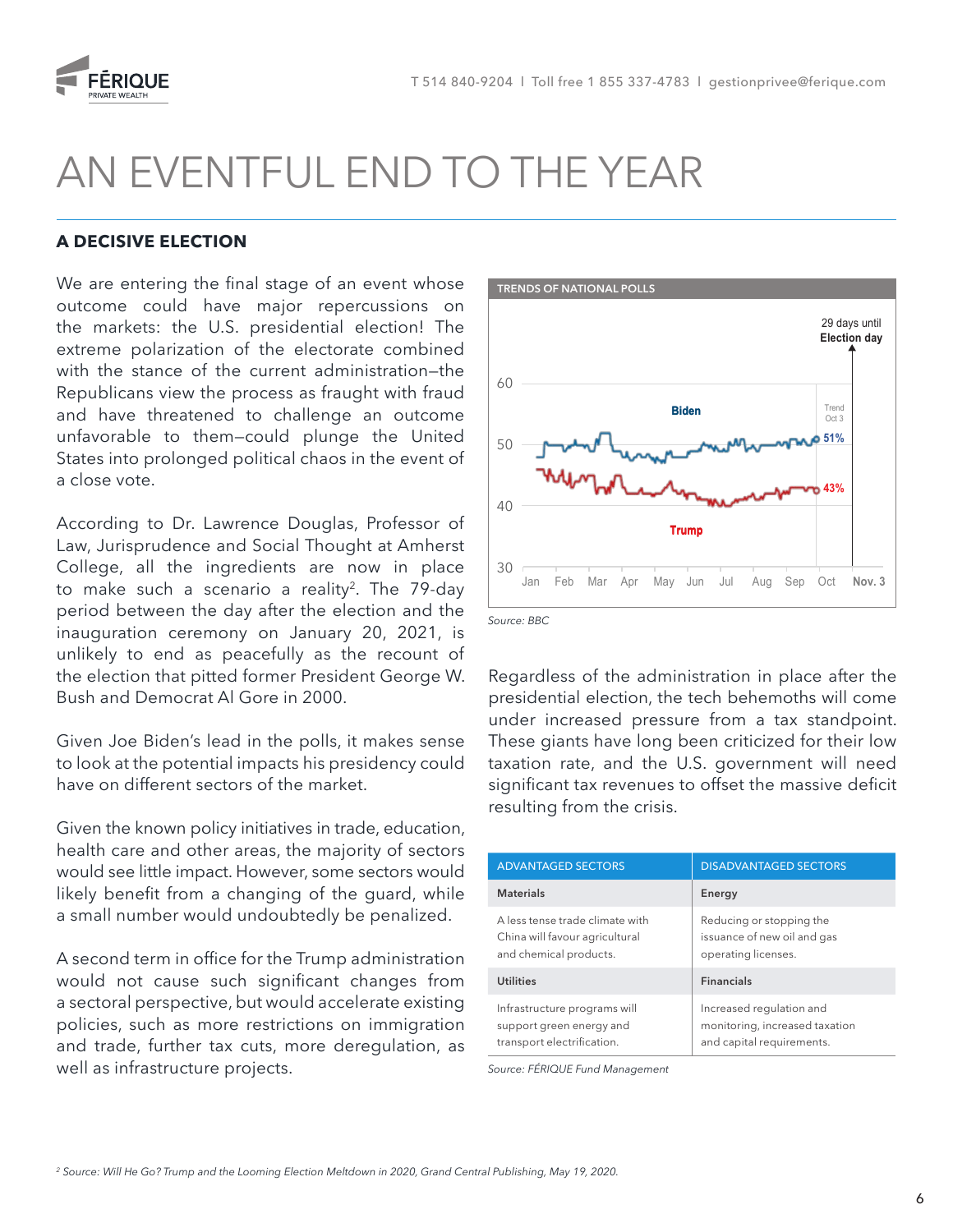

#### **AN ECONOMY IN ADAPTATION MODE**

The pandemic has created winners and losers in a sudden and unprecedented way. We are witnessing 40 many such cases: commercial real estate versus suburban residential properties; travel and air transport versus local tourism and recreational 30 vehicles; jobs that require direct contact versus those that can be done remotely. The transformation 25 of several business models is already under way. 20

As we reconcile ourselves to the longer-term effects of the health crisis, a number of industries will be given new impetus. Many governments around 5 the world will have to increase their investments in the health care sector to bring it up to standard. The biotechnology sector should benefit from this trend. Companies whose business model is labour, intensified au based on a competitive advantage derived from one or more technologies will also be in demand. Some

will argue that securities of this nature have already risen a great deal. A glance at the historical valuation 4 of the main sectors where we find such businesses shows we are still far from the level reached during the technology bubble of the early 2000s. The 3 following graph shows the price-to-book-value ratio of such sectors within the MSCI World Index. If we look at another common metric, the forward one-year price-to-earnings ratio, we come to the same conclusion.

The supply problems that became apparent at the beginning of the crisis and in some cases still persist will force a return to domestic production. To card the course to bring the problem and position in to the complete problem problem. labour, intensified automation will be required in North America. Capital goods and robotics will benefit from this shift.



*Sources: BCA Research and MSCI*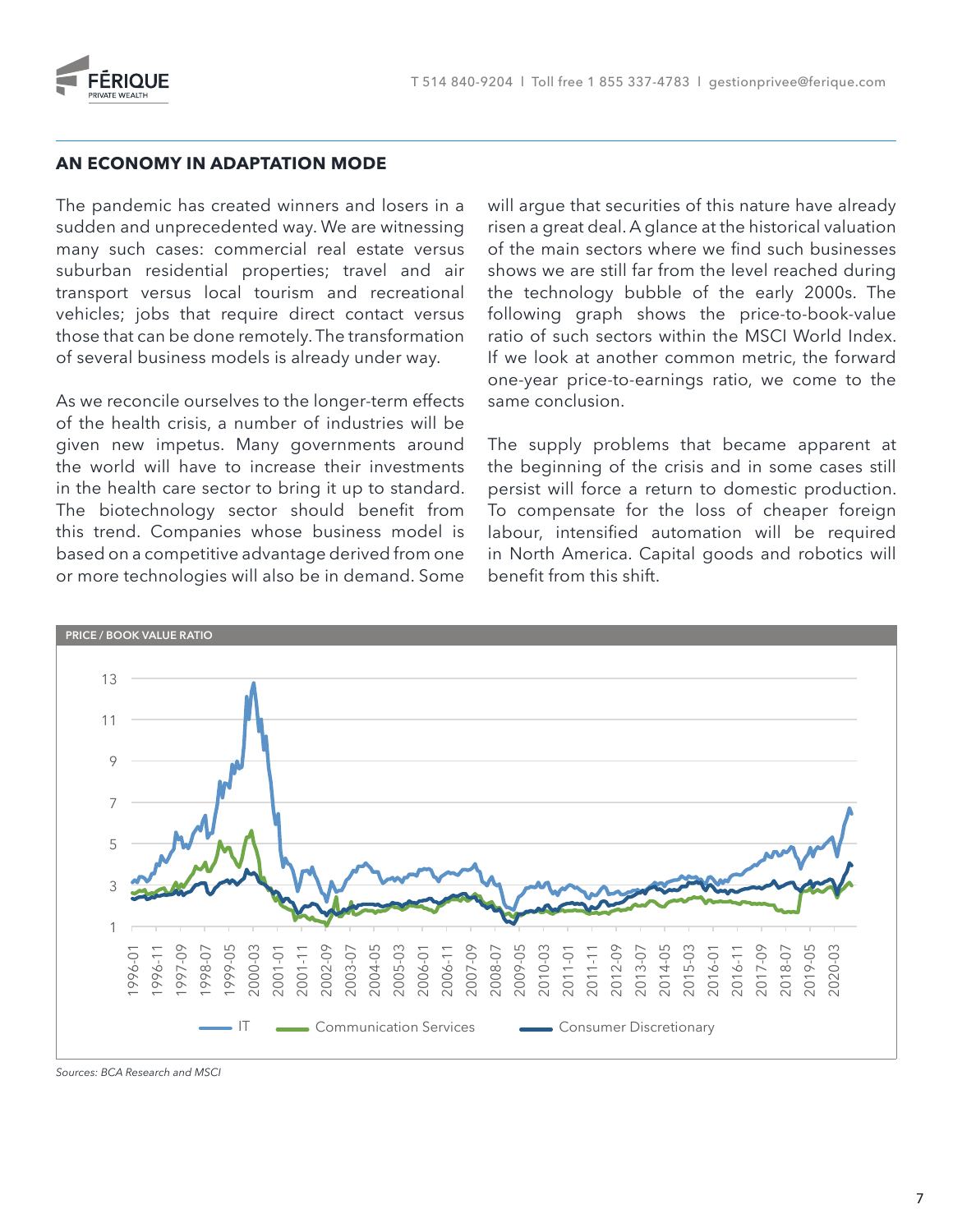

#### **POSITIONING YOURSELF FOR YEAR-END**

The backdrop for the rest of the year is dominated by increased market volatility in the short term. As investors, we must respond to this environment by continuing to focus on the long term. From that perspective, the outlook for the bond market is less attractive than that of the stock market. One possible strategy may be to increase a portfolio's cash level slightly during periodic rebalancing rather than moving directly into bonds.

When it comes to fixed income, it makes sense to emphasize on securities that offer a credit spread over sovereign bonds. Low interest rates and support mechanisms put in place by central banks justify the search for more attractive risk premiums. This is the approach that FÉRIQUE Fund Management's bond managers are currently taking.

In terms of geographical allocation, we should maintain exposure to Asia, Europe, emerging markets and to a lesser extent the U.S. market. As demonstrated previously, the pandemic is playing out differently in the various regions of the world. While some countries are experiencing a marked increase in the number of new cases (such as France), others are seeing remarkable declines (such as Australia). We must also consider the assistance programs that are available and that help stimulate the markets. They vary from one country to another and are often announced at different times. Such measures are difficult to predict; therefore, it is better to opt for effective geographic allocation. Maintaining sound diversification is still the best strategy, especially in times of greater uncertainty.

### **CONCLUSION**

#### **THE NEW NORMAL**

The arrival of a new wave (a second or a third wave depending on the region) and the U.S. election are major risk factors for the markets. From the epidemiological standpoint, however, past experience works in our favor: intervention protocols are well established and several sectors of the economy have already adapted. The economic slowdown that would be caused by a return to tougher containment measures is likely to be perceived as temporary by market players. We must not lose sight of the progress made so far in the development of a vaccine. It is difficult to predict when a vaccine will arrive, but it may come sooner than the usual development timeline would suggest.

The possibility of a few more uncertain months should not be viewed as a road map for the long term. A more comprehensive vision of the situation allows us to foresee the eventual disappearance of the fall risk factors and to focus on the opportunities that the transition of the economy and business models will offer.

As with health measures, good old investment ground rules must be followed! Attempting to predict short-term fluctuations and applying market timing to your portfolio is a recipe for failure. Maintaining discipline is the key to getting through the pitfalls of a year that is forcing us, collectively, to reinvent ourselves.

Wishing everyone a fine end to the year,

The FÉRIQUE Fund Management Investment team